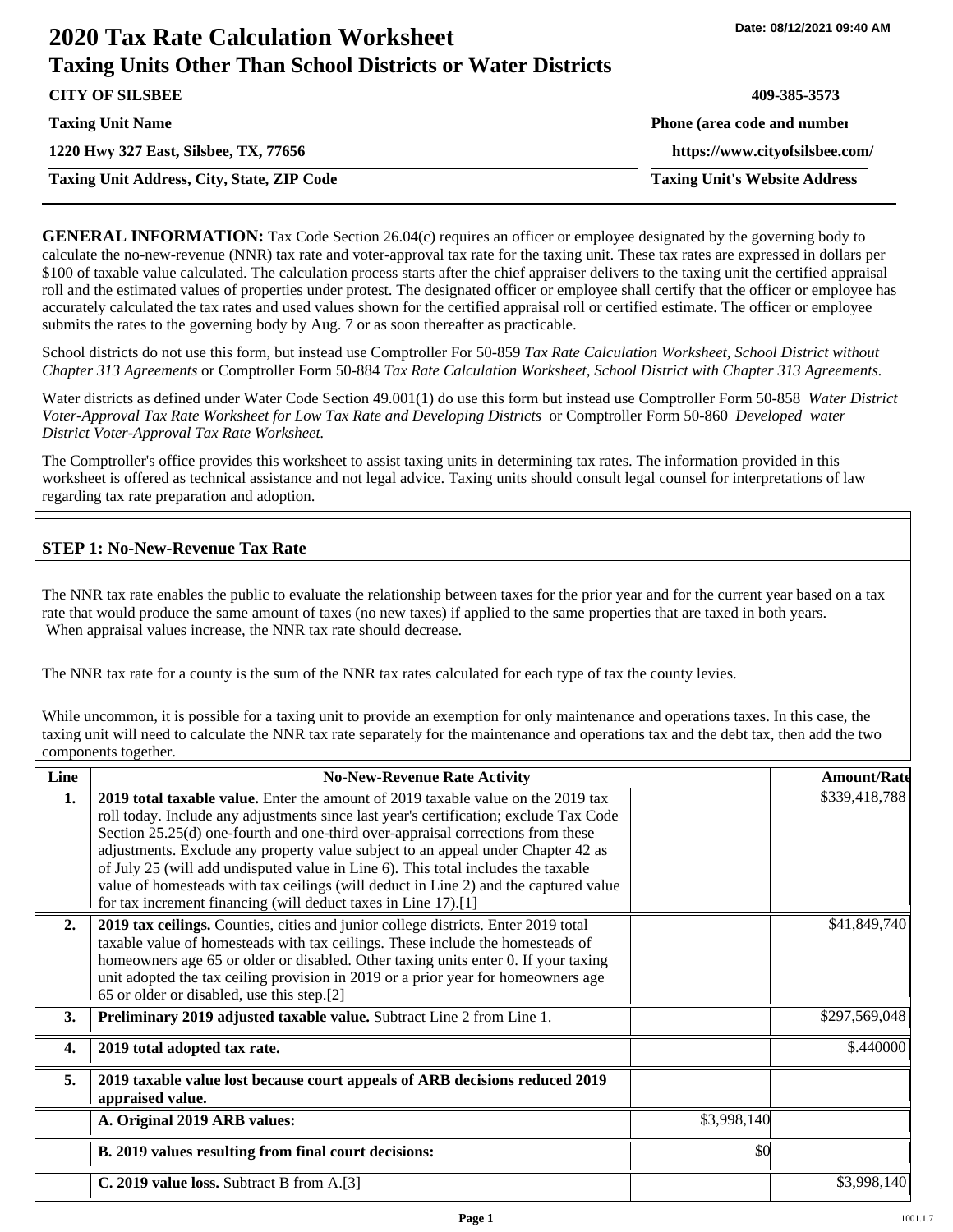| Line | <b>No-New-Revenue Rate Activity</b>                                                                                                                                                                                                                                                                                                                                                                                                                                                |               | <b>Amount/Rate</b> |
|------|------------------------------------------------------------------------------------------------------------------------------------------------------------------------------------------------------------------------------------------------------------------------------------------------------------------------------------------------------------------------------------------------------------------------------------------------------------------------------------|---------------|--------------------|
| 6.   | 2019 taxable value subject to an appeal under Chapter 42, as of July 25.                                                                                                                                                                                                                                                                                                                                                                                                           |               |                    |
|      | A. 2019 ARB certified value:                                                                                                                                                                                                                                                                                                                                                                                                                                                       | $\theta$      |                    |
|      | B. 2019 disputed value:                                                                                                                                                                                                                                                                                                                                                                                                                                                            | $\Omega$      |                    |
|      | C. 2019 undisputed value Subtract B from A.[4]                                                                                                                                                                                                                                                                                                                                                                                                                                     |               | $\overline{0}$     |
| 7.   | 2019 Chapter 42-related adjusted values. Add Line 5 and 6                                                                                                                                                                                                                                                                                                                                                                                                                          |               | 3,998,140          |
| 8.   | 2019 taxable value, adjusted for court-ordered reductions. Add Lines 3 and 7                                                                                                                                                                                                                                                                                                                                                                                                       |               | \$301,567,188      |
| 9.   | 2019 taxable value of property in territory the taxing unit deannexed after Jan.<br>1, 2019. Enter the 2019 value of property in deannexed territory.[5]                                                                                                                                                                                                                                                                                                                           |               | \$0                |
| 10.  | 2019 taxable value lost because property first qualified for an exemption in<br>2020. If the taxing unit increased an original exemption, use the difference between<br>the original exempted amount and the increased exempted amount. Do not include<br>value lost due to freeport, goods-in-transit, temporary disaster exemptions. Note<br>that lowering the amount or percentage of an existing exemption in 2020 does not<br>create a new exemption or reduce taxable value. |               |                    |
|      | A. Absolute exemptions. Use 2019 market value:                                                                                                                                                                                                                                                                                                                                                                                                                                     | \$1,320       |                    |
|      | B. Partial exemptions. 2020 exemption amount or 2020 percentage exemption<br>times 2019 value:                                                                                                                                                                                                                                                                                                                                                                                     | \$784,840     |                    |
|      | C. Value loss. Add A and B.[6]                                                                                                                                                                                                                                                                                                                                                                                                                                                     |               | \$786,160          |
| 11.  | 2019 taxable value lost because property first qualified for agricultural<br>appraisal (1-d or 1-d-1), timber appraisal, recreational/scenic appraisal or<br>public access airport special appraisal in 2020. Use only properties that qualified<br>in 2020 for the first time; do not use properties that qualified in 2019.                                                                                                                                                      |               |                    |
|      | A. 2019 market value:                                                                                                                                                                                                                                                                                                                                                                                                                                                              | \$0           |                    |
|      | B. 2020 productivity or special appraised value:                                                                                                                                                                                                                                                                                                                                                                                                                                   | \$0           |                    |
|      | C. Value loss. Subtract B from A.[7]                                                                                                                                                                                                                                                                                                                                                                                                                                               |               | $\overline{50}$    |
| 12.  | Total adjustments for lost value. Add Lines 9, 10C and 11C.                                                                                                                                                                                                                                                                                                                                                                                                                        |               | \$786,160          |
| 13.  | Adjusted 2019 taxable value. Subtract Line 12 from Line 8                                                                                                                                                                                                                                                                                                                                                                                                                          |               | \$300,781,028      |
| 14.  | Adjusted 2019 total levy. Multiply Line 4 by Line 13 and divide by \$100                                                                                                                                                                                                                                                                                                                                                                                                           |               | \$1,323,436        |
| 15.  | Taxes refunded for years preceding tax year 2019. Enter the amount of taxes<br>refunded by the district for tax years preceding tax year 2019. Types of refunds<br>include court decisions, Tax Code Section 25.25(b) and (c) corrections and Tax<br>Code Section 31.11 payment errors. Do not include refunds for tax year 2019. This<br>line applies only to tax years preceding tax year 2019.[8]                                                                               |               | \$1,564            |
| 16.  | Taxes in tax increment financing (TIF) for tax year 2019 Enter the amount of<br>taxes paid into the tax increment fund for a reinvestment zone as agreed by the<br>taxing unit. If the taxing unit has no 2020 captured appraised value in Line 18D,<br>enter $0.9$ ]                                                                                                                                                                                                              |               | \$0                |
| 17.  | Adjusted 2019 levy with refunds and TIF adjustment. Add Lines 14, and 15,<br>subtract Line 16.[10]                                                                                                                                                                                                                                                                                                                                                                                 |               | \$1,325,000        |
| 18.  | Total 2020 taxable value on the 2020 certified appraisal roll today. This value<br>includes only certified values or certified estimate of values and includes the total<br>taxable value of homesteads with tax ceilings (will deduct in Line 20). These<br>homesteads include homeowners age 65 or older or disabled.[11]                                                                                                                                                        |               |                    |
|      | A. Certified values:                                                                                                                                                                                                                                                                                                                                                                                                                                                               | \$363,717,476 |                    |
|      | B. Counties: Include railroad rolling stock values certified by the Comptroller's<br>office.                                                                                                                                                                                                                                                                                                                                                                                       | \$0           |                    |
|      | C. Pollution control and energy storage system exemption: Deduct the value of<br>property exempted for the current tax year for the first time as pollution control or<br>energy storage system property                                                                                                                                                                                                                                                                           | \$0           |                    |
|      | D. Tax increment financing: Deduct the 2020 captured appraised value of<br>property taxable by a taxing unit in a tax increment financing zone for which the<br>2020 taxes will be deposited into the tax increment fund. Do not include any new                                                                                                                                                                                                                                   | \$0           |                    |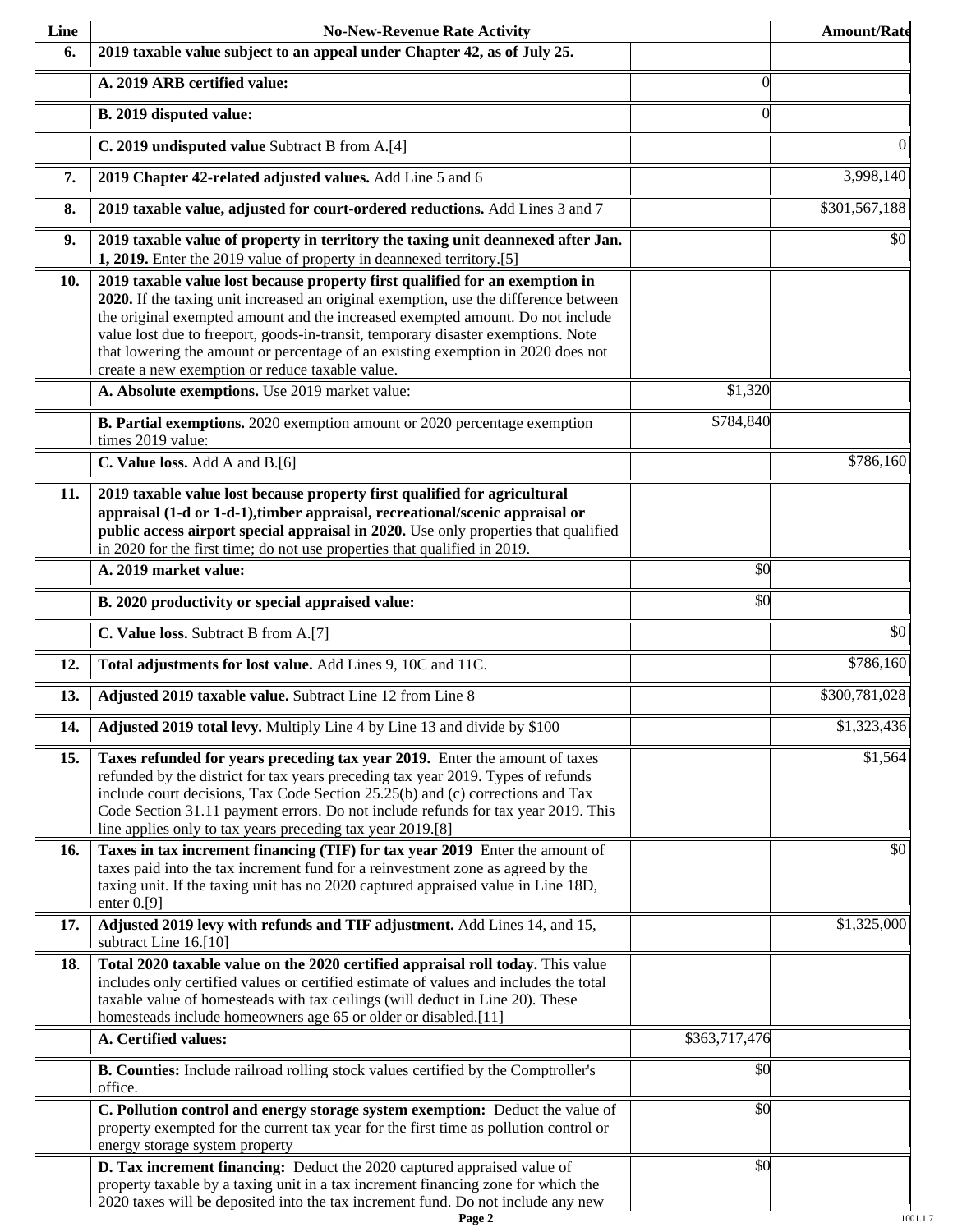| Line |                                                                                                                                                                         | <b>No-New-Revenue Rate Activity</b> |             | <b>Amount/Rate</b> |
|------|-------------------------------------------------------------------------------------------------------------------------------------------------------------------------|-------------------------------------|-------------|--------------------|
|      | property value that will be included in Line 23 below.[12]                                                                                                              |                                     |             |                    |
|      | E. Total 2020 value Add A and B, then subtract C and D                                                                                                                  |                                     |             | \$363,717,476      |
| 19.  | Total value of properties under protest or not included on certified appraisal                                                                                          |                                     |             |                    |
|      | roll.[13]<br>A. 2020 taxable value of properties under protest The chief appraiser certifies a                                                                          |                                     | \$2,116,870 |                    |
|      | list of properties still under ARB protest. The list shows the appraisal district's                                                                                     |                                     |             |                    |
|      | value and the taxpayer's claimed value, if any, or an estimate of the value if the                                                                                      |                                     |             |                    |
|      | taxpayer wins. For each of the properties under protest, use the lowest of these                                                                                        |                                     |             |                    |
|      | values. Enter the total value under protest.[14]<br>B. 2020 value of properties not under protest or included on certified appraisal                                    |                                     | \$0         |                    |
|      | roll. The chief appraiser gives taxing units a list of those taxable properties that the                                                                                |                                     |             |                    |
|      | chief appraiser knows about but are not included in the appraisal roll certification.                                                                                   |                                     |             |                    |
|      | These properties also are not on the list of properties that are still under protest. On                                                                                |                                     |             |                    |
|      | this list of properties, the chief appraiser includes the market value, appraised value                                                                                 |                                     |             |                    |
|      | and exemptions for the preceding year and a reasonable estimate of the market<br>value, appraised value and exemptions for the current year. Use the lower market,      |                                     |             |                    |
|      | appraised or taxable value (as appropriate). Enter the total value of property not on                                                                                   |                                     |             |                    |
|      | the certified roll.[15]                                                                                                                                                 |                                     |             |                    |
|      | C. Total value under protest or not certified. Add A and B.                                                                                                             |                                     |             | \$2,116,870        |
| 20.  | 2020 tax ceilings. Counties, cities and junior colleges enter 2020 total taxable value                                                                                  |                                     |             | \$45,575,469       |
|      | of homesteads with tax ceilings. These include the homesteads of homeowners age                                                                                         |                                     |             |                    |
|      | 65 or older or disabled. Other taxing units enter 0. If your taxing unit adopted the<br>tax ceiling provision in 2019 or a prior year for homeowners age 65 or older or |                                     |             |                    |
|      | disabled, use this step.[16]                                                                                                                                            |                                     |             |                    |
| 21.  | 2020 total taxable value. Add Lines 18E and 19C. Subtract Line 20C.[17]                                                                                                 |                                     |             | \$320,258,877      |
| 22.  | Total 2020 taxable value of properties in territory annexed after Jan. 1, 2019.                                                                                         |                                     |             | \$0                |
|      | Include both real and personal property. Enter the 2020 value of property in                                                                                            |                                     |             |                    |
| 23.  | territory annexed.[18]<br>Total 2020 taxable value of new improvements and new personal property                                                                        |                                     |             | \$3,962,167        |
|      | located in new improvements. New means the item was not on the appraisal roll in                                                                                        |                                     |             |                    |
|      | 2019. An improvement is a building, structure, fixture or fence erected on or affixed                                                                                   |                                     |             |                    |
|      | to land. New additions to existing improvements may be included if the appraised                                                                                        |                                     |             |                    |
|      | value can be determined. New personal property in a new improvement must have<br>been brought into the taxing unit after Jan. 1, 2019 and be located in a new           |                                     |             |                    |
|      | improvement. New improvements <b>do</b> include property on which a tax abatement                                                                                       |                                     |             |                    |
|      | agreement has expired for 2020.[19]                                                                                                                                     |                                     |             |                    |
| 24.  | Total adjustments to the 2020 taxable value. Add Lines 22 and 23.                                                                                                       |                                     |             | \$3,962,167        |
| 25.  | Adjusted 2020 taxable value. Subtract Line 24 from Line 21.                                                                                                             |                                     |             | \$316,296,710      |
| 26.  | 2020 NNR tax rate. Divide Line 17 by Line 25 and multiply by \$100.[20]                                                                                                 |                                     |             | \$.418910/\$100    |
| 27.  | <b>COUNTIES ONLY.</b> Add together the NNR tax rates for each type of tax the<br>county levies. The total is the 2020 county NNR tax rate.[21]                          |                                     |             |                    |
|      | [1]Tex. Tax Code Section                                                                                                                                                | [2] Tex. Tax Code Section           |             |                    |
|      | [3]Tex. Tax Code Section                                                                                                                                                | [4] Tex. Tax Code Section           |             |                    |
|      | [5] Tex. Tax Code Section                                                                                                                                               | [6]Tex. Tax Code Section            |             |                    |
|      | [7] Tex. Tax Code Section                                                                                                                                               | [8] Tex. Tax Code Section           |             |                    |
|      | [9]Tex. Tax Code Section                                                                                                                                                | [10]Tex. Tax Code Section           |             |                    |
|      | [11] Tex. Tax Code Section                                                                                                                                              | [12] Tex. Tax Code Section          |             |                    |
|      | [13] Tex. Tax Code Section                                                                                                                                              | [14] Tex. Tax Code Section          |             |                    |
|      | [15] Tex. Tax Code Section                                                                                                                                              | [16] Tex. Tax Code Section          |             |                    |
|      | [17] Tex. Tax Code Section                                                                                                                                              | [18] Tex. Tax Code Section          |             |                    |
|      | [19]Tex. Tax Code Section                                                                                                                                               | [20]Tex. Tax Code Section           |             |                    |

**[21]Tex. Tax Code Section**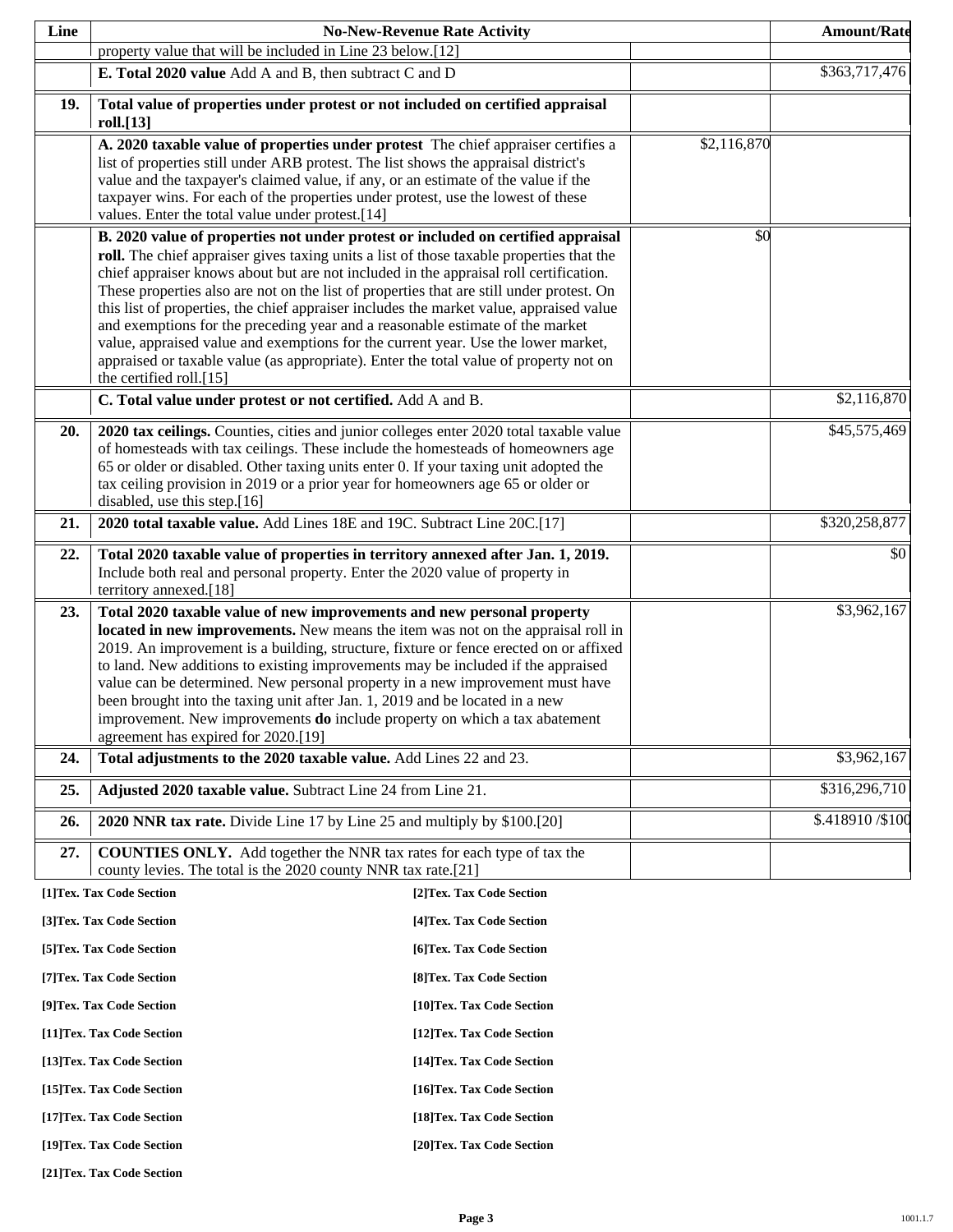## STEP 2: Voter-Approval Tax Rate

The voter-approval tax rate is the highest tax rate that a taxing unit may adopt without holding an election to seek voter approval of the rate. The voter-approval tax rate is split into two separate rates:

1. **Maintenance and Operations (M&O) Tax Rate:** The M&O portion is the tax rate that is needed to raise the same amount of taxes that the taxing unit levied in the prior year plus the applicable percentage allowed by law. This rate accounts for such things as salaries, utilities and day-to-day operations.

2. **Debt Rate:** The debt rate includes the debt service necessary to pay the taxing unit's debt payments in the coming year. This rate accounts for principal and interest on bonds and other debt secured by property tax revenue.

The voter-approval tax rate for a county is the sum of the voter-approval tax rates calculated for each type of tax the county levies. In most cases the voter-approval tax rate exceeds the no-new-revenue tax rate, but occasionally decreases in a taxing unit's debt service will cause the NNR tax rate to be higher than the voter-approval tax rate.

| Line | <b>Voter Approval Tax Rate Activity</b>                                                                                                                                                                                                                                                                                                                                                                                                                                                                                                                                                                                                                                        |          | <b>Amount/Rate</b> |
|------|--------------------------------------------------------------------------------------------------------------------------------------------------------------------------------------------------------------------------------------------------------------------------------------------------------------------------------------------------------------------------------------------------------------------------------------------------------------------------------------------------------------------------------------------------------------------------------------------------------------------------------------------------------------------------------|----------|--------------------|
| 28.  | 2019 M&O tax rate. Enter the 2019 M&O tax rate.                                                                                                                                                                                                                                                                                                                                                                                                                                                                                                                                                                                                                                |          | \$.440000          |
| 29.  | 2019 taxable value, adjusted for actual and potential court-ordered<br>adjustments. Enter the amount in Line 8 of the No-New-Revenue Tax Rate<br>Worksheet.                                                                                                                                                                                                                                                                                                                                                                                                                                                                                                                    |          | 301,567,188        |
| 30.  | Total 2019 M&O levy. Multiply Line 28 by Line 29 and divide by 100.                                                                                                                                                                                                                                                                                                                                                                                                                                                                                                                                                                                                            |          | 1,326,895          |
| 31.  | Adjusted 2019 levy for calculating NNR M&O rate.                                                                                                                                                                                                                                                                                                                                                                                                                                                                                                                                                                                                                               |          |                    |
|      | A. 2019 sales tax specifically to reduce property taxes. For cities, counties and<br>hospital districts, enter the amount of additional sales tax collected and spent on<br>M&O expenses in 2019, if any. Other taxing units, enter 0. Counties must exclude<br>any amount that was spent for economic development grants from the amount of<br>sales tax spent.                                                                                                                                                                                                                                                                                                               | 790,741  |                    |
|      | B. M&O taxes refunded for years preceding tax year 2019. Enter the amount of<br>M&O taxes refunded in the preceding year for taxes before that year. Types of<br>refunds include court decisions, Tax Code Section 25.25(b) and (c) corrections and<br>Tax Code Section 31.11 payment errors. Do not include refunds for tax year 2019.<br>This line applies only to tax years preceding tax year 2019.                                                                                                                                                                                                                                                                        | 1,564    |                    |
|      | C. 2019 taxes in TIF: Enter the amount of taxes paid into the tax increment fund<br>for a reinvestment zone as agreed by the taxing unit. If the taxing unit has no 2020<br>captured appraised value in Line 18D, enter 0.                                                                                                                                                                                                                                                                                                                                                                                                                                                     | $\theta$ |                    |
|      | D. 2019 transferred function: If discontinuing all of a department, function or<br>activity and transferring it to another taxing unit by written contract, enter the<br>amount spent by the taxing unit discontinuing the function in the 12 months<br>preceding the month of this calculation. If the taxing unit did not operate this<br>function for this 12-month period, use the amount spent in the last full fiscal year in<br>which the taxing unit operated the function. The taxing unit discontinuing the<br>function will subtract this amount in E below. The taxing unit receiving the function<br>will add this amount in E below. Other taxing units enter 0. | $\left($ |                    |
|      | E. 2019 M&O levy adjustments. Add A and B, then subtract C. For taxing unit<br>with D, subtract if discontinuing function and add if receiving function                                                                                                                                                                                                                                                                                                                                                                                                                                                                                                                        | 792,305  |                    |
|      | F. Add Line 30 to 31E.                                                                                                                                                                                                                                                                                                                                                                                                                                                                                                                                                                                                                                                         |          | 2,119,200          |
| 32.  | Adjusted 2020 taxable value. Enter the amount in Line 25 of the No-New-<br>Revenue Tax Rate Worksheet.                                                                                                                                                                                                                                                                                                                                                                                                                                                                                                                                                                         |          | 316,296,710        |
| 33.  | 2020 NNR M&O rate (unadjusted) Divide Line 31F by Line 32 and multiply by<br>\$100.                                                                                                                                                                                                                                                                                                                                                                                                                                                                                                                                                                                            |          | 0.670003           |
| 34.  | Rate adjustment for state criminal justice mandate.[23]                                                                                                                                                                                                                                                                                                                                                                                                                                                                                                                                                                                                                        |          |                    |
|      | A. 2020 state criminal justice mandate. Enter the amount spent by a county in the<br>previous 12 months providing for the maintenance and operation cost of keeping<br>inmates in county-paid facilities after they have been sentenced. Do not include any<br>state reimbursement received by the county for the same purpose.                                                                                                                                                                                                                                                                                                                                                | $\theta$ |                    |
|      | B. 2019 state criminal justice mandate Enter the amount spent by a county in the<br>12 months prior to the previous 12 months providing for the maintenance and<br>operation cost of keeping inmates in county-paid facilities after they have been<br>sentenced. Do not include any state reimbursement received by the county for the<br>same purpose. Enter zero if this is the first time the mandate applies                                                                                                                                                                                                                                                              | $\Omega$ |                    |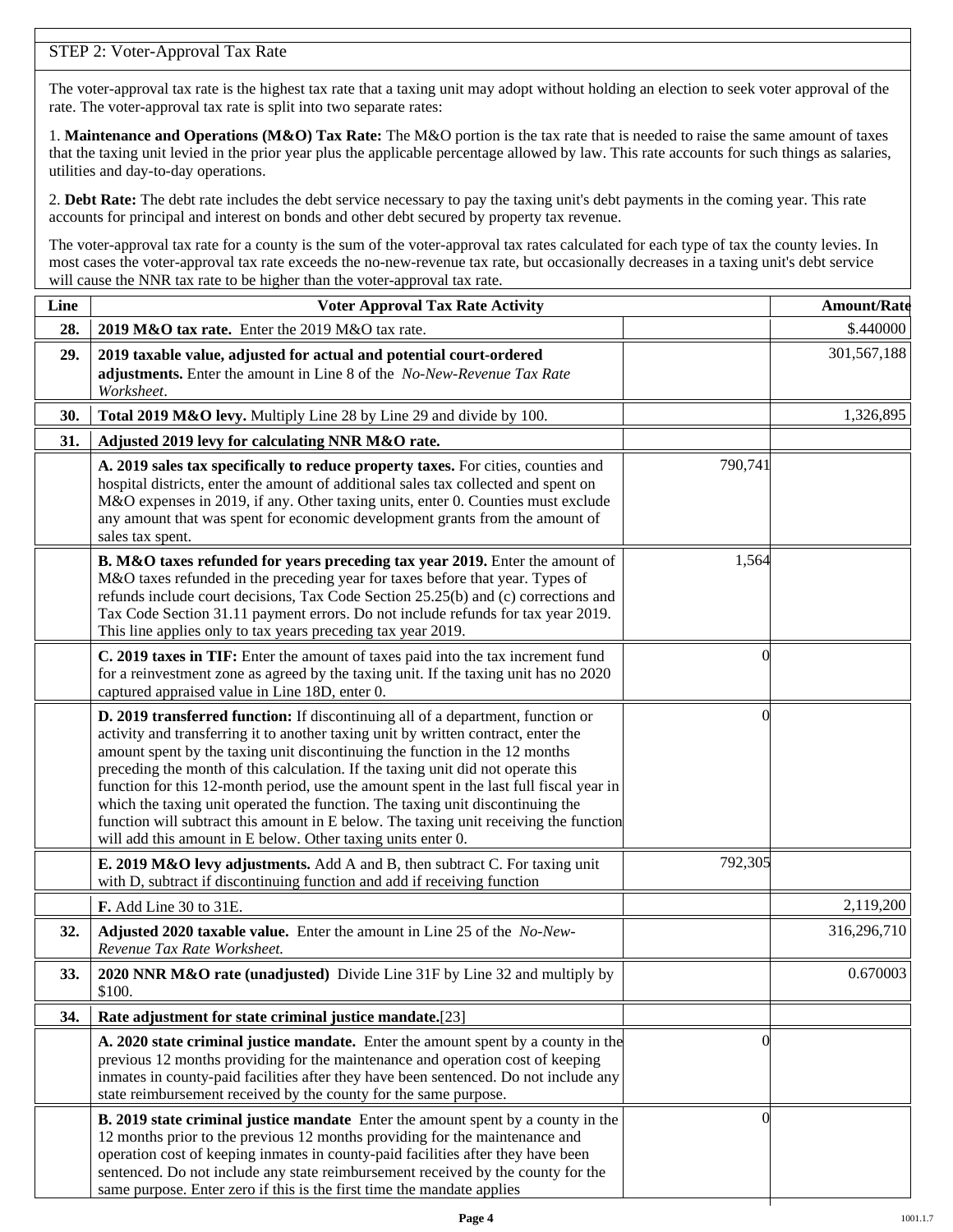| Line | <b>Voter Approval Tax Rate Activity</b>                                                                                                                                                                                                                                                                                                                                                                                                                                                                                                                                                                                                                                                                                                                                                                                                                                                                                                                                                                                                                                      |          | <b>Amount/Rate</b> |
|------|------------------------------------------------------------------------------------------------------------------------------------------------------------------------------------------------------------------------------------------------------------------------------------------------------------------------------------------------------------------------------------------------------------------------------------------------------------------------------------------------------------------------------------------------------------------------------------------------------------------------------------------------------------------------------------------------------------------------------------------------------------------------------------------------------------------------------------------------------------------------------------------------------------------------------------------------------------------------------------------------------------------------------------------------------------------------------|----------|--------------------|
|      | C. Subtract B from A and divide by Line 32 and multiply by \$100                                                                                                                                                                                                                                                                                                                                                                                                                                                                                                                                                                                                                                                                                                                                                                                                                                                                                                                                                                                                             | 0.000000 |                    |
|      | <b>D.</b> Enter the rate calculated in C. If not applicable, enter 0.                                                                                                                                                                                                                                                                                                                                                                                                                                                                                                                                                                                                                                                                                                                                                                                                                                                                                                                                                                                                        |          | 0.000000           |
| 35.  | Rate adjustment for indigent health care expenditures[24]                                                                                                                                                                                                                                                                                                                                                                                                                                                                                                                                                                                                                                                                                                                                                                                                                                                                                                                                                                                                                    |          |                    |
|      | A. 2020 indigent health care expenditures Enter the amount paid by a taxing unit<br>providing for the maintenance and operation cost of providing indigent health care<br>for the period beginning on July 1, 2019 and ending on June 30, 2020, less any state<br>assistance received for the same purpose                                                                                                                                                                                                                                                                                                                                                                                                                                                                                                                                                                                                                                                                                                                                                                   | ſ        |                    |
|      | B. 2019 indigent health care expenditures Enter the amount paid by a taxing unit<br>providing for the maintenance and operation cost of providing indigent health care<br>for the period beginning on July 1, 2018 and ending on June 30, 2019, less any state<br>assistance received for the same purpose                                                                                                                                                                                                                                                                                                                                                                                                                                                                                                                                                                                                                                                                                                                                                                   | 0        |                    |
|      | C. Subtract B from A and divide by Line 32 and multiply by \$100                                                                                                                                                                                                                                                                                                                                                                                                                                                                                                                                                                                                                                                                                                                                                                                                                                                                                                                                                                                                             | 0.000000 |                    |
|      | <b>D.</b> Enter the rate calculated in C. If not applicable, enter 0.                                                                                                                                                                                                                                                                                                                                                                                                                                                                                                                                                                                                                                                                                                                                                                                                                                                                                                                                                                                                        |          | 0.000000           |
| 36.  | Rate adjustment for county indigent defense compensation.[25]                                                                                                                                                                                                                                                                                                                                                                                                                                                                                                                                                                                                                                                                                                                                                                                                                                                                                                                                                                                                                |          |                    |
|      | A. 2020 indigent defense compensation expenditures. Enter the amount paid by<br>a county to provide appointed counsel for indigent individuals for the period<br>beginning on July 1, 2019 and ending on June 30, 2020, less any state grants<br>received by the county for the same purpose                                                                                                                                                                                                                                                                                                                                                                                                                                                                                                                                                                                                                                                                                                                                                                                 | 0        |                    |
|      | B. 2019 indigent defense compensation expenditures. Enter the amount paid by a<br>county to provide appointed counsel for indigent individuals for the period<br>beginning on July 1, 2018 and ending on June 30, 2019, less any state grants<br>received by the county for the same purpose                                                                                                                                                                                                                                                                                                                                                                                                                                                                                                                                                                                                                                                                                                                                                                                 | 0        |                    |
|      | C. Subtract B from A and divide by Line 32 and multiply by \$100                                                                                                                                                                                                                                                                                                                                                                                                                                                                                                                                                                                                                                                                                                                                                                                                                                                                                                                                                                                                             | 0.000000 |                    |
|      | <b>D.</b> Multiply B by 0.05 and divide by Line 32 and multiply by \$100.                                                                                                                                                                                                                                                                                                                                                                                                                                                                                                                                                                                                                                                                                                                                                                                                                                                                                                                                                                                                    | 0.000000 |                    |
|      | <b>E.</b> Enter the lessor of C and D. If not applicable, enter 0.                                                                                                                                                                                                                                                                                                                                                                                                                                                                                                                                                                                                                                                                                                                                                                                                                                                                                                                                                                                                           |          | 0.000000           |
| 37.  | Rate adjustment for county hospital expenditures.                                                                                                                                                                                                                                                                                                                                                                                                                                                                                                                                                                                                                                                                                                                                                                                                                                                                                                                                                                                                                            |          |                    |
|      | A. 2020 eligible county hospital expenditures Enter the amount paid by the<br>county or municipality to maintain and operate an eligible county hospital for the<br>period beginning on July 1, 2019 and ending on June 30, 2020                                                                                                                                                                                                                                                                                                                                                                                                                                                                                                                                                                                                                                                                                                                                                                                                                                             | 0        |                    |
|      | <b>B. 2019 eligible county hospital expenditures</b> Enter the amount paid by the county<br>or municipality to maintain and operate an eligible county hospital for the period<br>beginning on July 1, 2018 and ending on June 30, 2019                                                                                                                                                                                                                                                                                                                                                                                                                                                                                                                                                                                                                                                                                                                                                                                                                                      | $\Omega$ |                    |
|      | C. Subtract B from A and divide by Line 32 and multiply by \$100                                                                                                                                                                                                                                                                                                                                                                                                                                                                                                                                                                                                                                                                                                                                                                                                                                                                                                                                                                                                             | 0.000000 |                    |
|      | <b>D.</b> Multiply B by 0.08 and divide by Line 32 and multiply by \$100                                                                                                                                                                                                                                                                                                                                                                                                                                                                                                                                                                                                                                                                                                                                                                                                                                                                                                                                                                                                     | 0.000000 |                    |
|      | <b>E.</b> Enter the lessor of C and D, if applicable. If not applicable, enter 0.                                                                                                                                                                                                                                                                                                                                                                                                                                                                                                                                                                                                                                                                                                                                                                                                                                                                                                                                                                                            |          | 0.000000           |
| 38.  | Adjusted 2020 NNR M&O rate. Add Lines 33, 34D, 35D, 36E, and 37E.                                                                                                                                                                                                                                                                                                                                                                                                                                                                                                                                                                                                                                                                                                                                                                                                                                                                                                                                                                                                            |          | 0.670003           |
| 39.  | 2020 voter-approval M&O rate. Enter the rate as calculated by the appropriate<br>scenario below.<br>Special Taxing Unit If the taxing unit qualifies as a special taxing unit, multiply<br>Line 38 by 1.08<br>-or-<br>Other Taxing Unit If the taxing unit does not qualify as a special taxing unit,<br>multiply Line 38 by 1.035.<br>-or-<br><b>Taxing unit affected by disaster declaration</b> If the taxing unit is located in an area<br>declared as disater area, the governing body may direct the person calculating the<br>voter-approval rate to calculate in the manner provided for a special taxing unit.<br>The taxing unit shall continue to calculate the voter-approval rate in this manner<br>until the earlier of 1) the second year in which total taxable value on the certified<br>appraisal roll exceeds the total taxable value of the tax year in which the disaster<br>occurred, and 2) the third tax year after the tax year in which the disaster occurred.<br>If the taxing unit qualifies under this scenario, multiply Line 38 by 1.08. [27] |          | 0.723603           |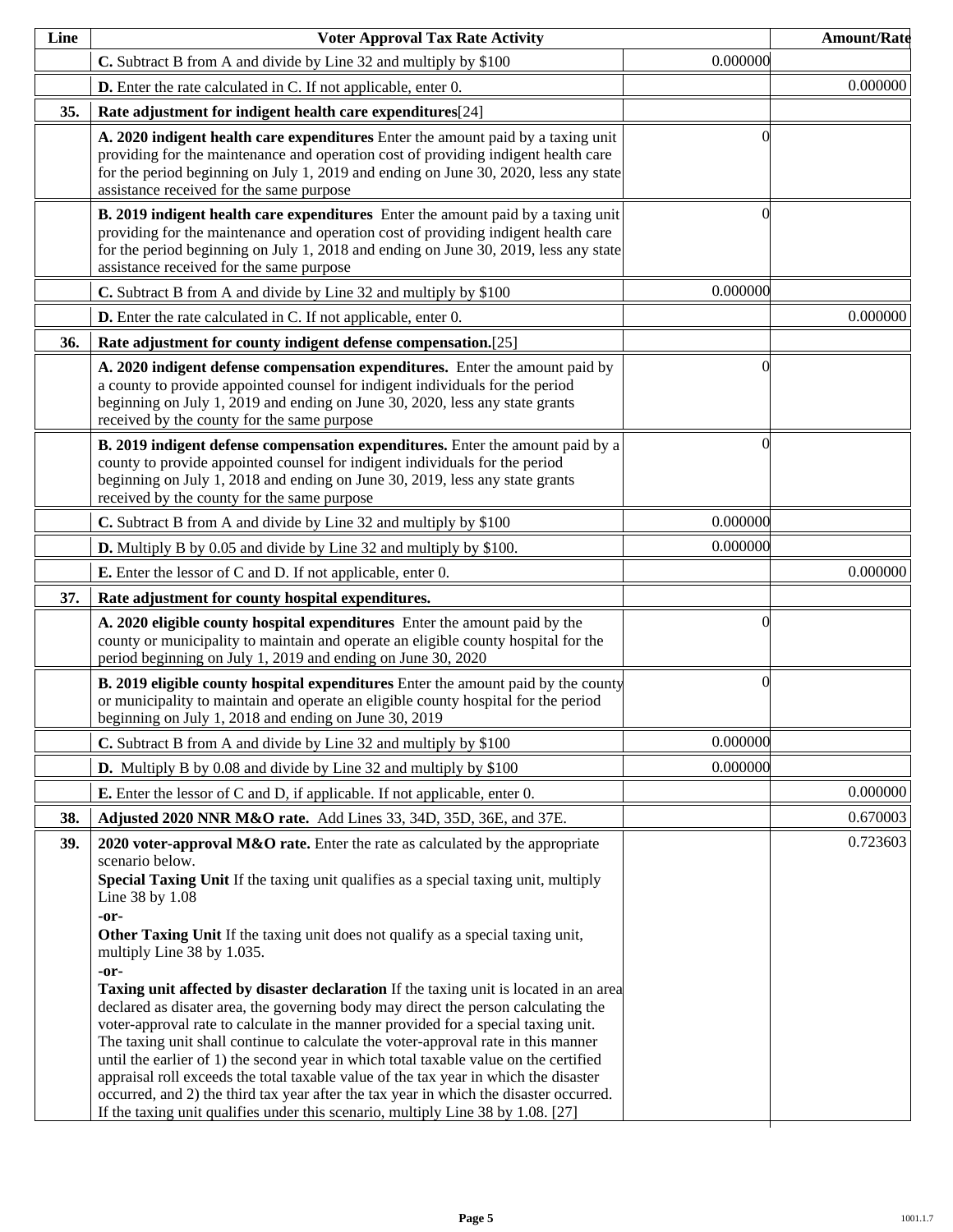| Line | <b>Voter Approval Tax Rate Activity</b>                                                                                                                                                                                                                                                                                                                                             |          | <b>Amount/Rate</b> |  |
|------|-------------------------------------------------------------------------------------------------------------------------------------------------------------------------------------------------------------------------------------------------------------------------------------------------------------------------------------------------------------------------------------|----------|--------------------|--|
| 40.  | Total 2020 debt to be paid with property taxes and additional sales tax<br>revenue. Debt means the interest and principal that will be paid on debts that:<br>(1) are paid by property taxes,<br>(2) are secured by property taxes,<br>(3) are scheduled for payment over a period longer than one year, and<br>(4) are not classified in the taxing unit's budget as M&O expenses. |          |                    |  |
|      | A. Debt also includes contractual payments to other taxing units that have incurred<br>debts on behalf of this taxing unit, if those debts meet the four conditions above.<br>Include only amounts that will be paid from property tax revenue. Do not include<br>appraisal district budget payments.<br>Enter debt amount                                                          | 0        |                    |  |
|      | B. Subtract unencumbered fund amount used to reduce total debt.                                                                                                                                                                                                                                                                                                                     | $\Omega$ |                    |  |
|      | C. Subtract certified amount spent from sales tax to reduce debt(enter zero if<br>none)                                                                                                                                                                                                                                                                                             |          |                    |  |
|      | D. Subtract amount paid from other resources                                                                                                                                                                                                                                                                                                                                        | $\Omega$ |                    |  |
|      | E. Adjusted debt Subtract B, C and D from A                                                                                                                                                                                                                                                                                                                                         |          | $\boldsymbol{0}$   |  |
| 41.  | Certified 2019 excess debt collections Enter the amount certified by the collector.                                                                                                                                                                                                                                                                                                 |          | $\boldsymbol{0}$   |  |
| 42.  | Adjusted 2020 debt Subtract Line 41 from Line 40E                                                                                                                                                                                                                                                                                                                                   |          | $\boldsymbol{0}$   |  |
| 43.  | 2020 anticipated collection rate.                                                                                                                                                                                                                                                                                                                                                   |          |                    |  |
|      | A. Enter the 2020 anticipated collection rate certified by the collector                                                                                                                                                                                                                                                                                                            | 100.00   |                    |  |
|      | <b>B.</b> Enter the 2019 actual collection rate                                                                                                                                                                                                                                                                                                                                     | 0.96     |                    |  |
|      | C. Enter the 2018 actual collection rate                                                                                                                                                                                                                                                                                                                                            | 0.96     |                    |  |
|      | D. Enter the 2017 actual collection rate                                                                                                                                                                                                                                                                                                                                            | 0.96     |                    |  |
|      | <b>E.</b> If the anticipated collection rate in A is lower than actual collection rates in B, C<br>and D, enter the lowest collection rate from B, C and D. If the anticipated rate in A<br>is higher than at least one of the rates in the prior three years, enter the rate from A.<br>Note that the rate can be greater than 100%.                                               |          | 100.00             |  |
| 44.  | 2020 debt adjusted for collections. Divide Line 42 by Line 43E.                                                                                                                                                                                                                                                                                                                     |          | $\Omega$           |  |
| 45.  | 2020 total taxable value. Enter the amount on Line 21 of the No-New-Revenue<br>Tax Rate Worksheet.                                                                                                                                                                                                                                                                                  |          | 320,258,877        |  |
| 46.  | 2020 debt rate Divide Line 44 by Line 45 and multiply by \$100.                                                                                                                                                                                                                                                                                                                     |          | 0.000000           |  |
| 47.  | 2020 voter-approval tax rate. Add Line 39 and 46.                                                                                                                                                                                                                                                                                                                                   |          | 0.723603           |  |
| 48.  | <b>COUNTIES ONLY.</b> Add together the voter-approval tax rate for each type of tax<br>the county livies. The total is the 2020 county voter-approval tax rate.                                                                                                                                                                                                                     |          |                    |  |
|      | STEP 3 NNR Tax Rate and Voter-Approval Tax Rate Adjustments for Additional Sales tAx to Reduce Property Taxes                                                                                                                                                                                                                                                                       |          |                    |  |

Cities, counties and hospital districts may levy a sales tax specifically to reduce property taxes. Local voters by election must approve imposing or abolishing the additional sales tax. If approved, the taxing unit must reduce its NNR and voter-approval tax rates to offset the expected sales tax revenue.

This section should only be completed by a county, city or hospital district that is required to adjust its NNR tax rate and/or voterapproval tax rate because it adopted the additional sales tax.

| <b>Additional Sales and Use Tax Worksheet</b>                                                                                                                                                                                                                                                                                                                                                                                                                                                | <b>Amount/Rate</b>                                                  |
|----------------------------------------------------------------------------------------------------------------------------------------------------------------------------------------------------------------------------------------------------------------------------------------------------------------------------------------------------------------------------------------------------------------------------------------------------------------------------------------------|---------------------------------------------------------------------|
| Taxable sales. For taxing units that adopted the sales tax in November 2019 or May<br>2020, enter the Comptroller's estimate of taxable sales for the previous four<br>quarters [32]. Estimates of taxable sales may be obtained through the Comptroller's<br>Allocation Historical Summary webpage. Taxing units that adopted the sales tax<br>before November 2019, skip this line.                                                                                                        | $\Omega$                                                            |
| <b>Estimated sales tax revenue.</b> Counties exclude any amount that is or will be spent<br>for economic development grants from the amount of estimated sales tax<br>revenue. $[33]$<br>Taxing units that adopted the sales tax in November 2019 or in May 2020.<br>Multiply the amount on Line 49 by the sales tax rate (.01, .005 or .0025, as<br>applicable) and multiply the result by $.95$ [34] -or-<br>Taxing units that adopted the sales tax before November 2019. Enter the sales | 790.741                                                             |
|                                                                                                                                                                                                                                                                                                                                                                                                                                                                                              | tax revenue for the previous four quarters. Do not multiply by .95. |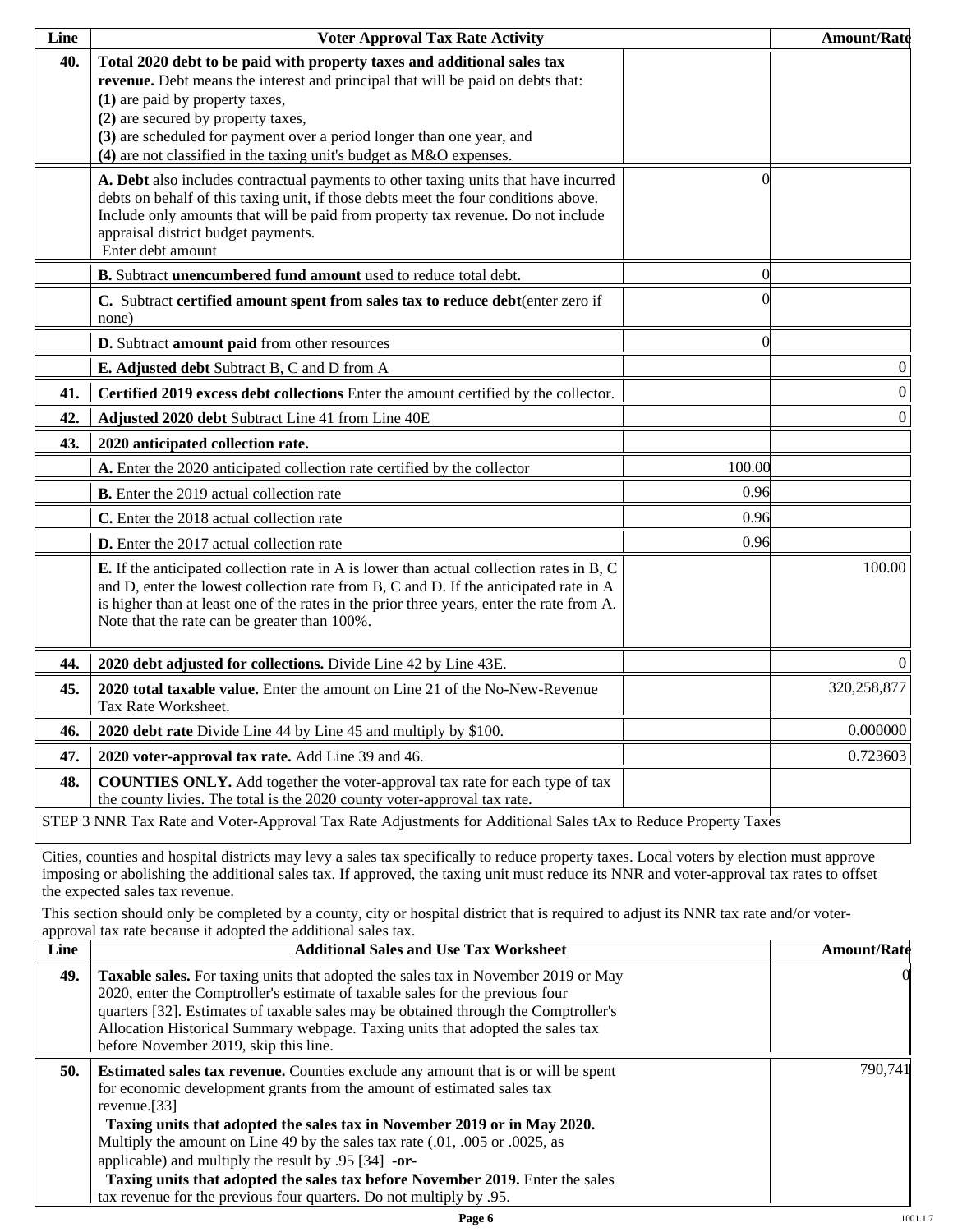| Line | <b>Additional Sales and Use Tax Worksheet</b>                                                                                                                                                                                             | <b>Amount/Rate</b> |
|------|-------------------------------------------------------------------------------------------------------------------------------------------------------------------------------------------------------------------------------------------|--------------------|
| 51.  | <b>2020 total taxable value.</b> Enter the amount from Line 21 of the <i>No-New-Revenue</i><br>Tax Rate Worksheet                                                                                                                         | 320,258,877        |
| 52.  | Sales tax adjustment rate. Divide Line 50 by Line 51 and multiply by \$100.                                                                                                                                                               | 0.246907           |
| 53.  | 2020 NNR tax rate, unadjusted for sales tax[35]. Enter the rate from Line 26 or<br>27, as applicable, on the No-New-Revenue Tax Rate Worksheet.                                                                                           | \$.418910          |
| 54.  | 2020 NNR tax rate, adjusted for sales tax.<br>Taxing units that adopted the sales tax in November 2019 or in May 2020.<br>Subtract Line 52 from Line 53. Skip to Line 55 if you adopted the additional sales<br>tax before November 2019. | \$.418910          |
| 55.  | 2020 voter-approval tax rate, unadjusted for sales tax. [36] Enter the rate from<br>Line 47 or Line 48 as applicable, of the Voter-Approval Tax Rate<br>Worksheet                                                                         | 0.723603           |
| 56.  | 2020 voter-approval tax rate, adjusted for sales tax.<br>Subtract Line 52 from Line 55.<br>[38]Tex. Tax Code Section<br>[37]Tex. Tax Code Section                                                                                         | 0.476696           |

#### STEP 4: Additional Rollback Protection for Pollution Control

A taxing unit may raise its rate for M&O funds used to pay for a facility, device or method for the control of air, water or land pollution. This includes any land, structure, building, installation, excavation, machinery, equipment or device that is used, constructed, acquired or installed wholly or partly to meet or exceed pollution control requirements. The taxing unit's expenses are those necessary to meet the requirements of a permit issued by the Texas Commission on Environmental Quality (TCEQ). The taxing unit must provide the tax assessor with a copy of the TCEQ letter of determination that states the portion of the cost of the installation for pollution control.

This section should only be completed by a taxing unit that uses M&O Funds to pay for a facility, device or method for the control of air, water or land pollution.

This section should only by completed by a taxing unit that uses M&O funds to pay for a facility, device or method for the control of air, water or land pollution.

| Line | <b>Activity</b>                                                                                                                                                                                                                                    | <b>Amount/Rate</b>      |
|------|----------------------------------------------------------------------------------------------------------------------------------------------------------------------------------------------------------------------------------------------------|-------------------------|
| 57.  | Certified expenses from the Texas Commission on Environmental Quality (TCEQ). Enter the amount<br>certified in the determination letter from TCEQ [37]. The taxing unit shall provide its tax assessor-collector<br>with a copy of the letter.[38] | $\vert \$\text{0}\vert$ |
| 58.  | <b>2020 total taxable value.</b> Enter the amount from Line 21 of the No-New-Revenue Tax Rate Worksheet.                                                                                                                                           | \$320,258,877           |
| 59.  | <b>Additional rate for pollution control.</b> Divide Line 57 by Line 58 and multiply by \$100.                                                                                                                                                     | 0.000000                |
| 60.  | 2020 voter-approval tax rate, adjusted for pollution control. Add Line 59 to one of the following lines<br>(as applicable): Line 47, Line 48 (counties) or Line 56 (taxing units with the additional sales tax).                                   | 0.476696                |

**[37]Tex. Tax Code Section [38]Tex. Tax Code Section**